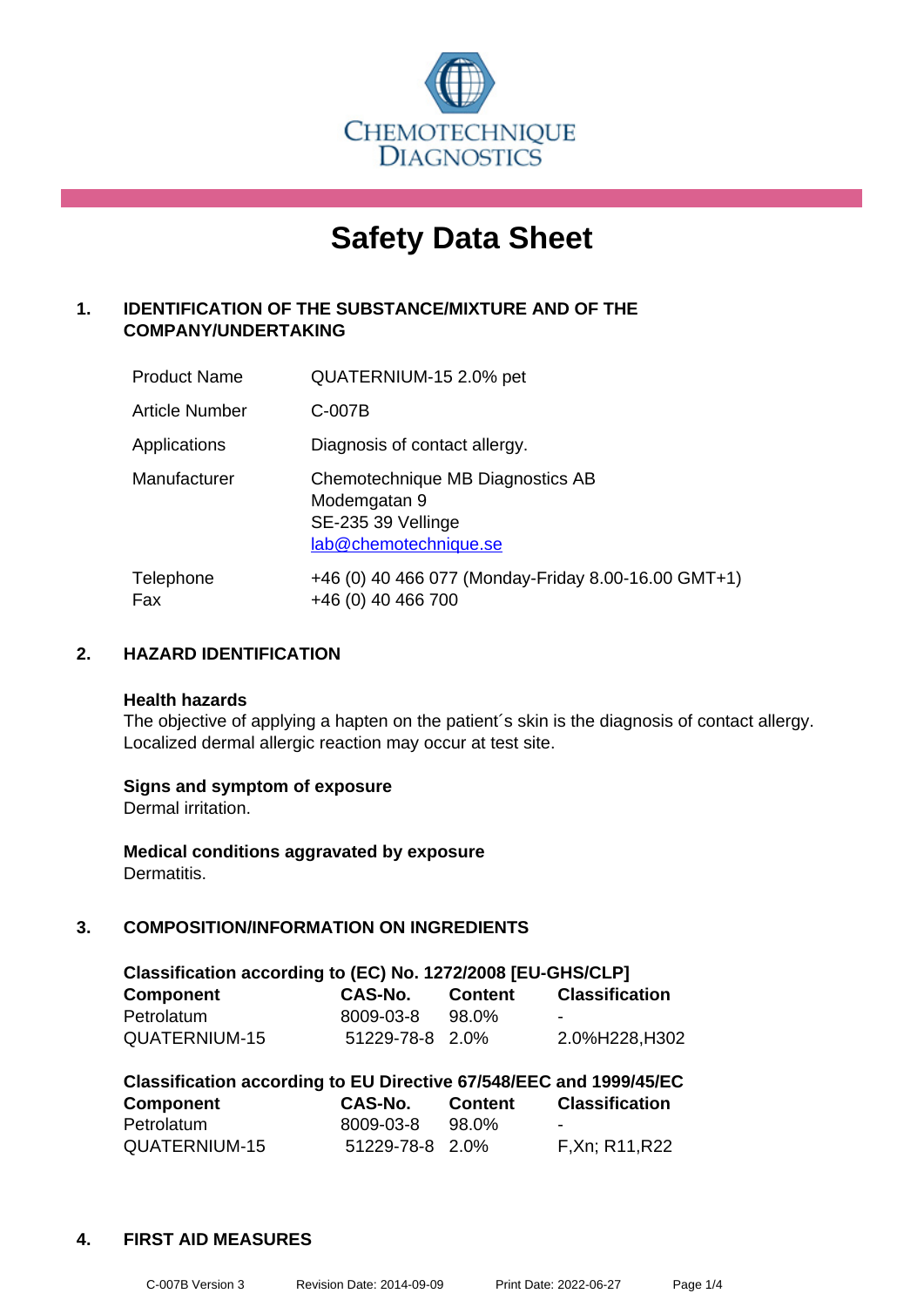#### **Emergency and first aid procedures**

Obtain medical attention.

## **5. FIRE-FIGHTING MEASURES\***

#### **Suitable extinguish media**

CO2, powder or water spray. Fight larger fires with water spray or alcohol resistant foam.

#### **For safety reasons unsuitable extinguishing agents** Water with full jet.

**Special protective equipment for fire-fighters** Wear self-contained respiratory protective device. Wear fully protective suit.

\*Data is shown for petrolatum only

## **6. ACCIDENTAL RELEASES MEASURES**

**Steps to be taken if material is released or spilled** Contain and place in a closed container.

## **7. HANDLING AND STORAGE**

**Precautions to be taken in handling and storage** Store dark at 5-8°C. Avoid extended exposure to light. FOR EXTERNAL USE ONLY.

## **8. EXPOSURE CONTROLS/PERSONAL PROTECTION**

**Respiratory protection** Not required.

**Ventilation** Local exhaust.

**Protective gloves** Disposal gloves.

## **Eye protection**

Not required with normal use.

## **Work/Hygienic practices**

Wash hands after each use.

## **9. PHYSICAL AND CHEMICAL PROPERTIES**

Odour **Odourless** 

Appearance Ivory White Semi-solid

Melting point\* 50-55° C Flash point\* >100°C

Boiling point\* No data available Self ignition\* Product does not self ignite.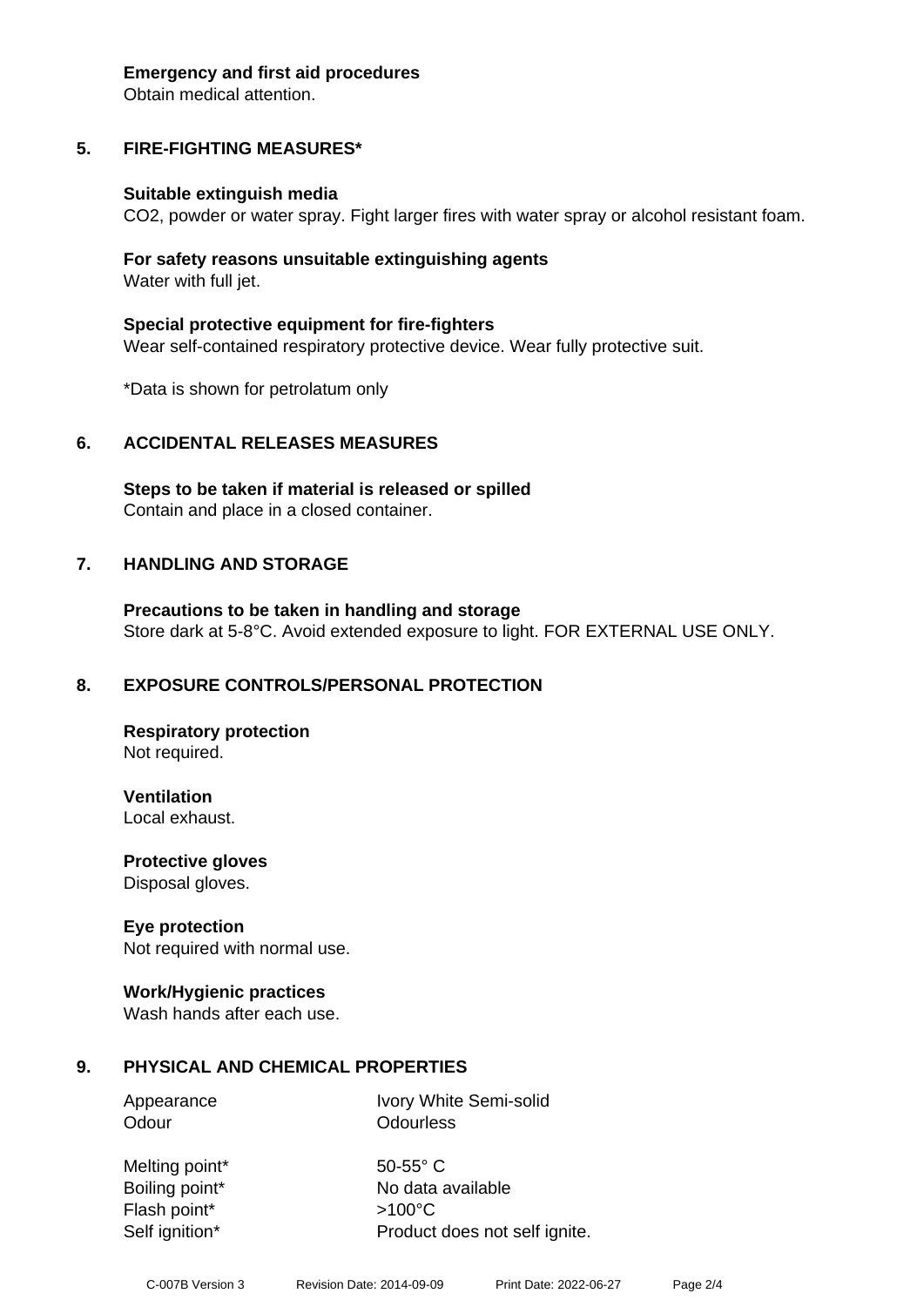Density\* No data available. Solubility in/Miscibility with Water\*

Danger of explosion\* Product does not present an explosion hazard. Insoluble

\*Data is shown for petrolatum only

#### **10. STABILITY AND REACTIVITY**

#### **Incompability**

May react with strong oxidizing agents.

#### **Stability**

Stable at recommended storage conditions.

#### **Hazardous byproducts**

Combustion may generate CO, CO2 and other oxides.

# **Hazardous polymerization**

Will not occur.

## **11. TOXICOLOGICAL INFORMATION**

No data available.

## **12. ECOLOGICAL INFORMATION**

No data available.

## **13. DISPOSAL CONSIDERATIONS**

**Waste disposal method** Comply with federal, state/provincial and local regulation.

#### **14. TRANSPORT INFORMATION**

Not dangerous goods.

## **15. REGULATORY INFORMATION**

The classification is according to the latest editions of the EU lists, and extended by company and literature data.

## **16. OTHER INFORMATION**

#### **Text of H-statements and R-phrases mentioned in Section 3**

| Flamm. solids 1    |                           | Flammable solids (Category 1)     |          |
|--------------------|---------------------------|-----------------------------------|----------|
| Acute tox., Oral 4 |                           | Acute toxicity, Oral (Category 4) |          |
| H <sub>228</sub>   |                           | Flammable solid.                  |          |
| H <sub>302</sub>   |                           | Harmful if swallowed.             |          |
|                    |                           | Highly flammable                  |          |
| C-007B Version 3   | Revision Date: 2014-09-09 | Print Date: 2022-06-27            | Page 3/4 |